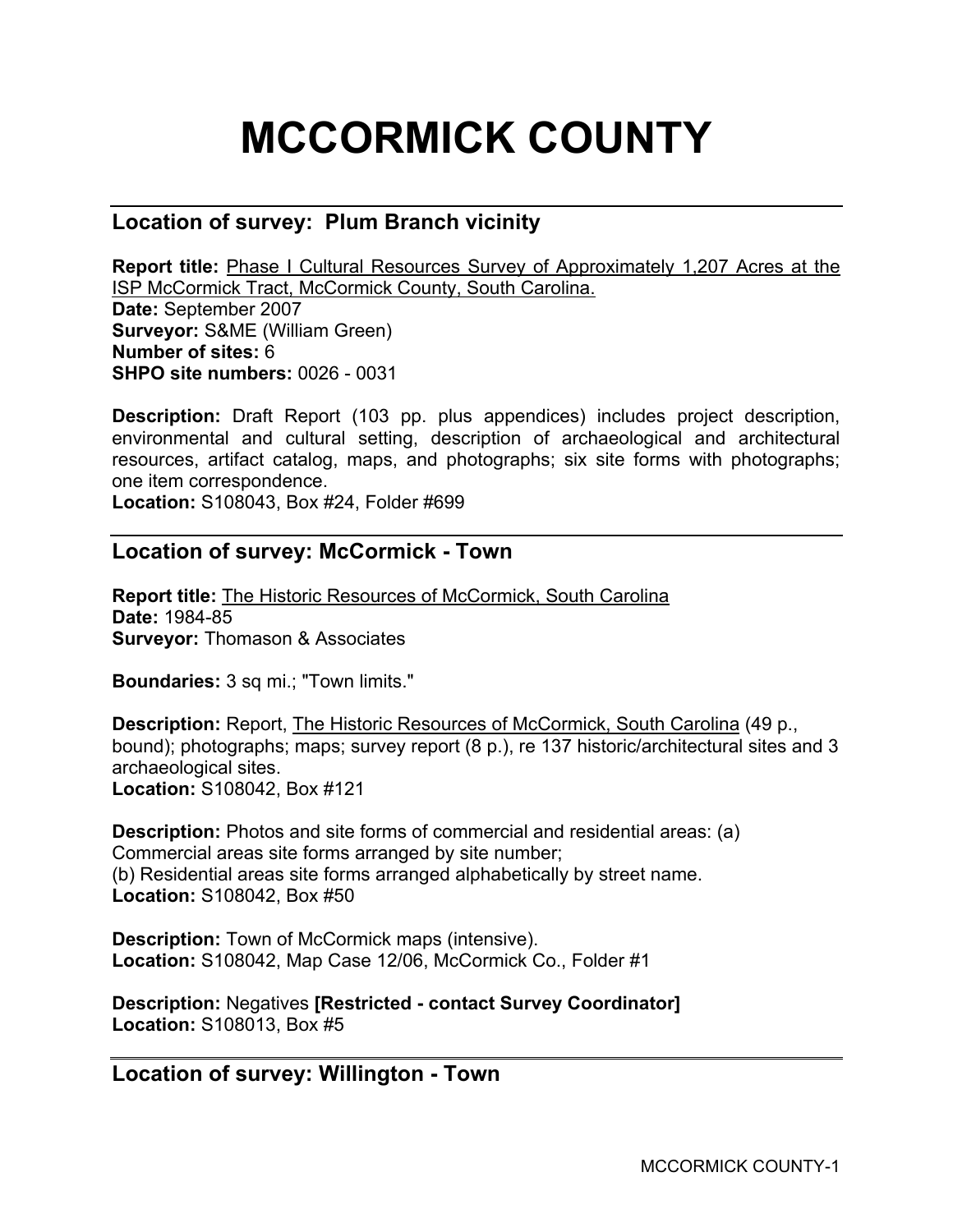**Date:** 1983 **Surveyor:** Upper Savannah Council of Government (Blythe) **Number of sites:** 32

**Description:** Site forms with photographs arranged by site number. **Location:** S108042, Box #51

**Description:** McCormick County general highway map (reconnaissance); USGS map (intensive) with site index. **Location:** S108042, Map Case 12/06, McCormick Co., Folder #2

## **Location of survey: McCormick - County**

**Date:** 1980-1981 **Surveyor:** Upper Savannah Council of Government (Blythe)/SHPO **Number of sites:** 31

**Description:** Site forms with photos arranged alphabetically by site name, followed by two unnamed sites. **Location:** S108042, Box #50

**Description:** 5 USGS maps (reconnaissance): Calhoun Creek, Clarks Hill, McCormick, Verdery, Willington. **Location:** S108042, Map Case 12/06, McCormick Co., Folder #3

#### **Location of survey: Mount Carmel - Town**

**Date:** 1980 **Surveyor:** Upper Savannah Council of Government (Blythe)/SHPO **Number of sites:** 59

**Description:** Site forms with photos arranged alphabetically by historic site name (by common name if no historic name). **Location:** S108042, Box #50

#### See also REGIONAL SURVEYS - UPPER SAVANNAH

**Report title:** Upper Savannah Historical Program **Library call number:** F 277 .S3 U66 1972 **Date:** 1972 **Surveyor:** Upper Savannah Regional Planning and Development Council

**Description:** Report (143 p.), photographs, and maps. **Location:** S108042, Box #117